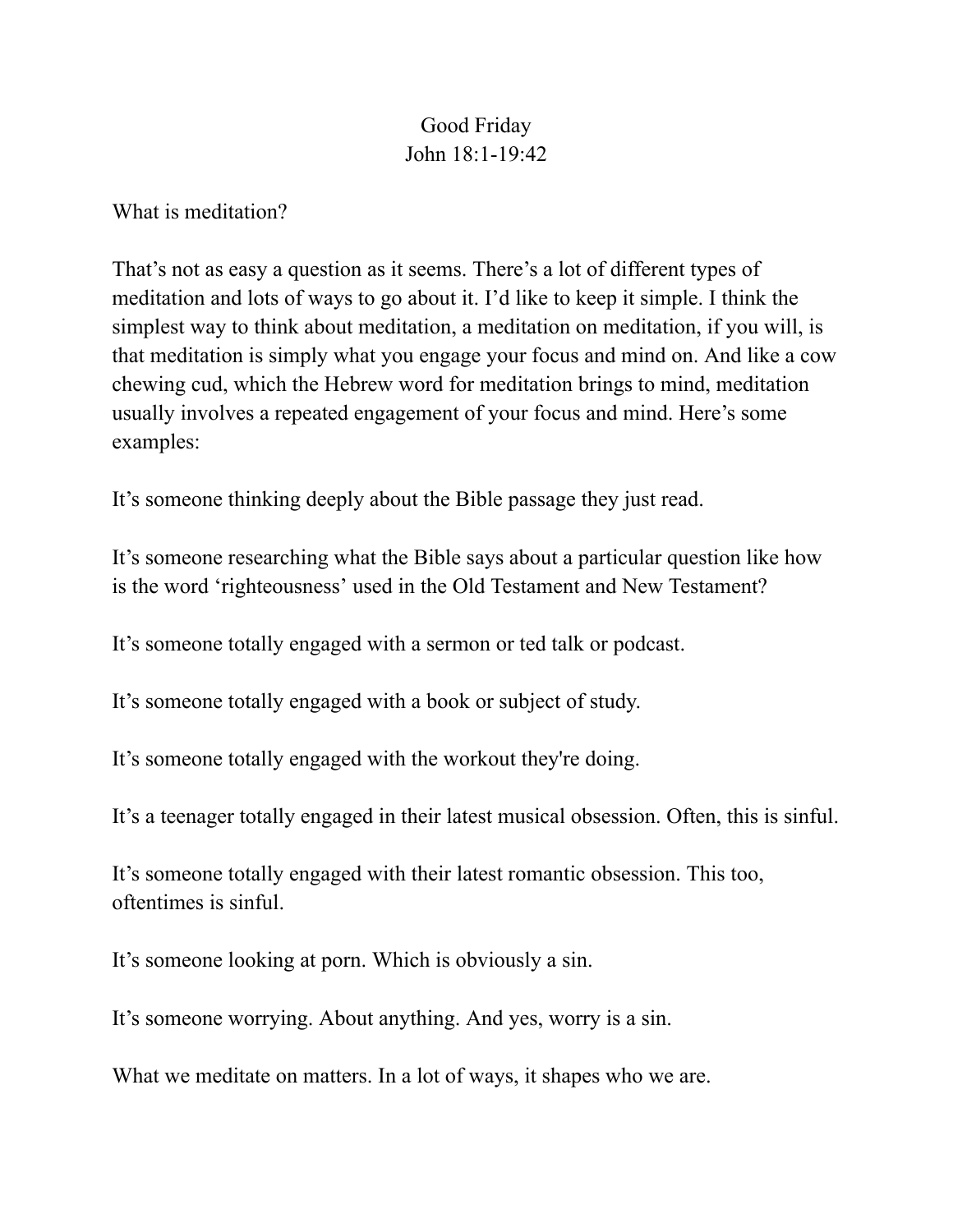It doesn't create our reality as some false Christians like to assert, but it cannot be denied that what we meditate on does affect who we are. And even many times, it affects where we are in life. Consider the analogy of doctors of medicine. You might consider med school as one big multi-year deep meditation session. How well they meditate often determines how successful they are. Of course, natural talent plays a big role, but usually only talented people go to med school. What sets them apart from each other most of the time is how well they focus their attention and mind in med school. So we definitely should be careful about what we meditate upon.

What does God want us to meditate upon?

Let's start off with something God does not want you to meditate upon. And that is the details of your sin. You know about the young man in the Corinth congregation that is sleeping with his step-mom. Paul merely states what he has done and that not even pagans accept this kind of immorality. He doesn't dwell on the young man's sin. He merely instructs the Corinthian Christians to shun the young man so that he will face the consequences of his actions and God-willing, repent. St. Paul knows the total wickedness of our old man. He knows that if we dwell on, or meditate, upon the details of our sin or the sin of others, our old Adam will use it as an opportunity for more sin.

Martin Chemnitz also understood this problem. He wrote a book about the two natures in Christ. In his time, it was customary to include a dedicatory epistle to a sponsor. This sponsor would support you financially and politically and maybe even pay for the printing, so it was prudent to dedicate your work to them. In the dedicatory epistle of the *Two Natures In Christ*, Martin Chemnitz makes this great statement: "The knowledge of ourselves puts only sorrows and miseries before us, but the knowledge of Christ, 'who of God is made unto us wisdom, righteousness, sanctification, and redemption' [1 Cor 1:30], is truly "the knowledge of salvation' as Zacharias says [Luke 1:77]." Martin Chemnitz is a man who knows his sin but does not meditate upon it and meditates upon Jesus more.

Martin Chemnitz is a man who knows how wicked we are.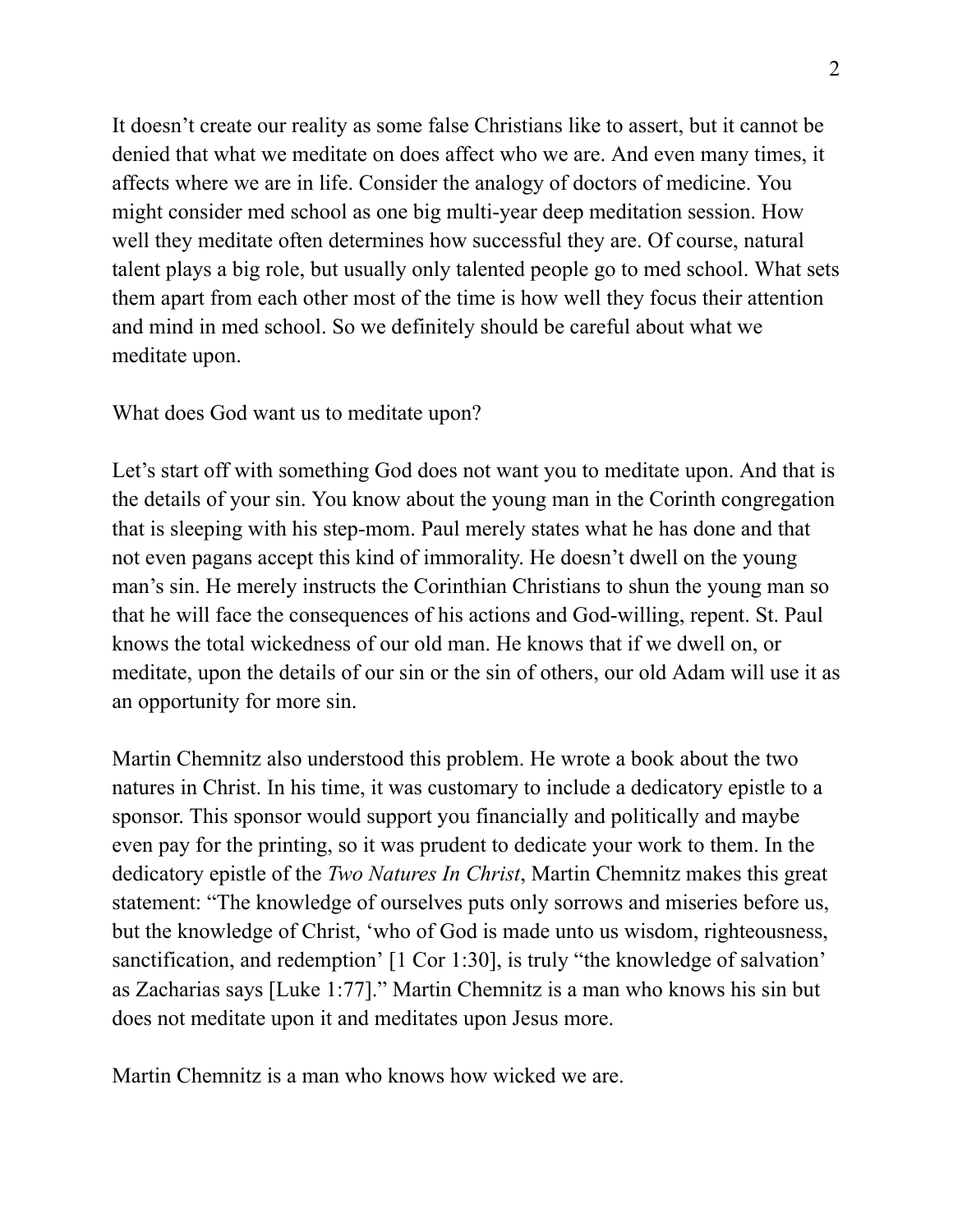Unbelievers who promote an Eastern kind of meditation always urge you to seek wisdom from inside yourself. St. Paul and Martin Chemnitz know that nothing good dwells inside of you. That is, nothing good dwells inside your old Adam. Sure, even Paul admits that the law is written on the heart of the old Adam, but it is so obscured by original sin that you cannot tell up from down, nor right from left, nor how desperately wicked you are in your old man. To meditate upon sin is to invite your old man to sin even more. So God doesn't want us to dwell on the details of anyone's sin, including our own.

God wants us to meditate upon His Word. As Psalm 19 says:

The law of the Lord is perfect, reviving the soul; the testimony of the Lord is sure, making wise the simple; the precepts of the Lord are right, rejoicing the heart; the commandment of the Lord is pure, enlightening the eyes; the fear of the Lord is clean, enduring forever; the rules of the Lord are true, and righteous altogether. More to be desired are they than gold, even much fine gold; sweeter also than honey and drippings of the honeycomb. (Ps 19:7-10)

If you want a good meditation to embark upon, look at Psalms 1, 19, and 119 and do a study on all the different words God uses for His Word. You have five alone in the verses I just cited: law, testimony, precepts, commandment and rules. And what promise does God give? His Word will 1) revive your soul, 2) make you wise, 3) make you rejoice, 4) enlighten your eyes, and 5) teach you righteousness.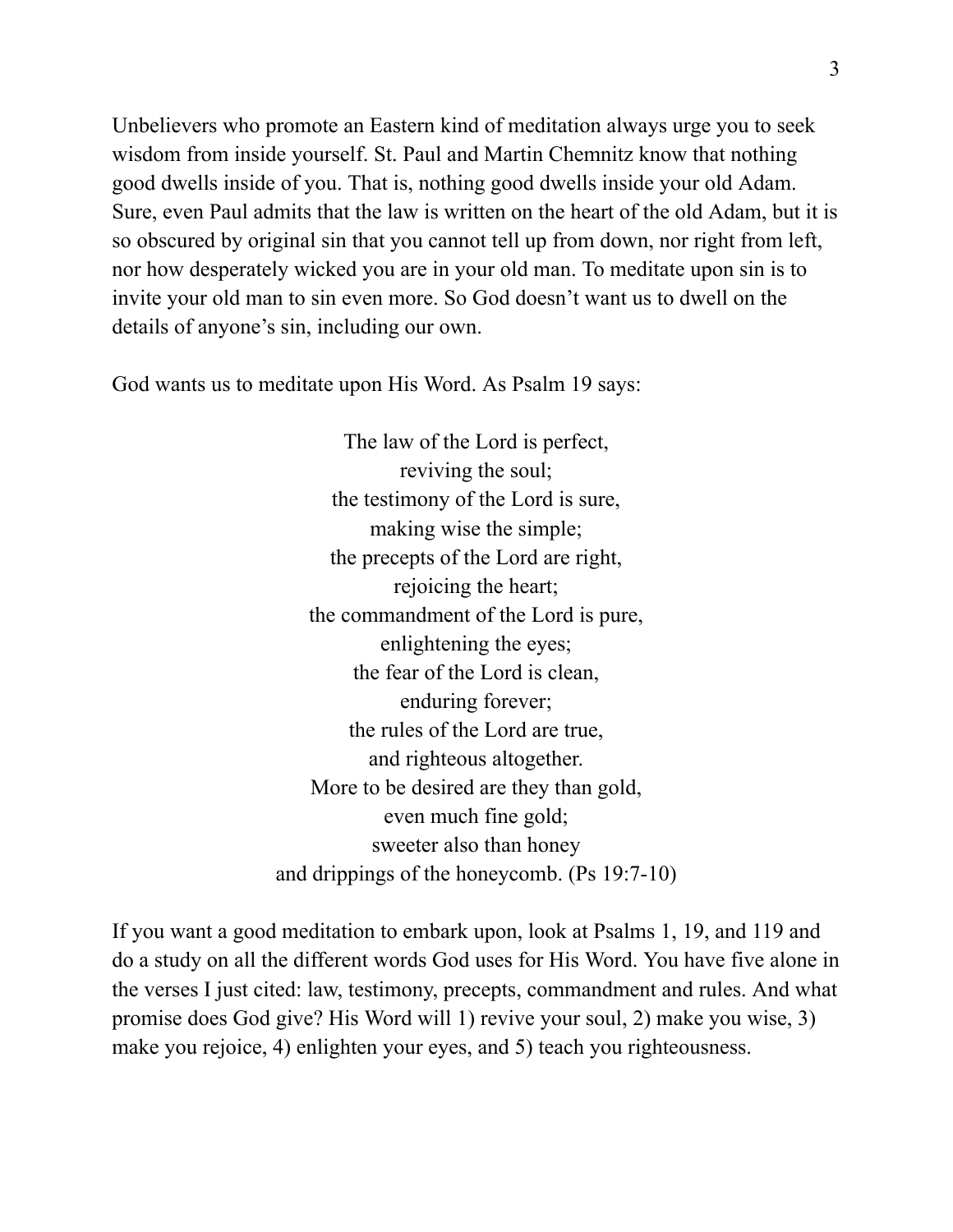The Word of God contains both Law and Gospel. The Law condemns your sin. And you must not shy away from this use of the Law no matter how painful it is. This is not a meditation on your sin, but on how you have fallen short of the perfect Law of God. And the Holy Spirit reveals to you how desperately wicked you are in your old man and how helpless your situation is apart from Christ. This must be revealed through God's Law. And since we are stuck with the old Adam until we die, we must continue to examine ourselves in the harsh light of God's Law. On this side of glory, the Law will always accuse you of your sin, but that's not all the Law does.

You are born again through water and the Spirit. You have the Holy Spirit of God who promises to work in you through the Word of God, both Law and Gospel. He fulfills His promise to you in studying God's Word.

He revives your soul. That is, He gives you a new man who delights in the Law of God.

He makes you wise. That is, He teaches you God's wisdom so you know how to apply the knowledge of God in your day to day life so that God is glorified and your neighbor is served in love.

He makes you rejoice. That is, He makes you confident in the promises of God so that you can rejoice in Christ no matter the circumstances in your life.

He enlightens your eyes. That is, He fills your eyes with light so you continue to look to the true light of Christ.

And He teaches you righteousness. That is, He teaches you the righteousness of God so that you know what God's righteousness looks like. And you won't be fooled by the world's so-called righteousness.

The Word of God also contains the Gospel which is nothing else than the promises of God and the actions of God on your behalf. The promises of God apply to you because you are His dear child in baptism. He chose you before the foundation of the world!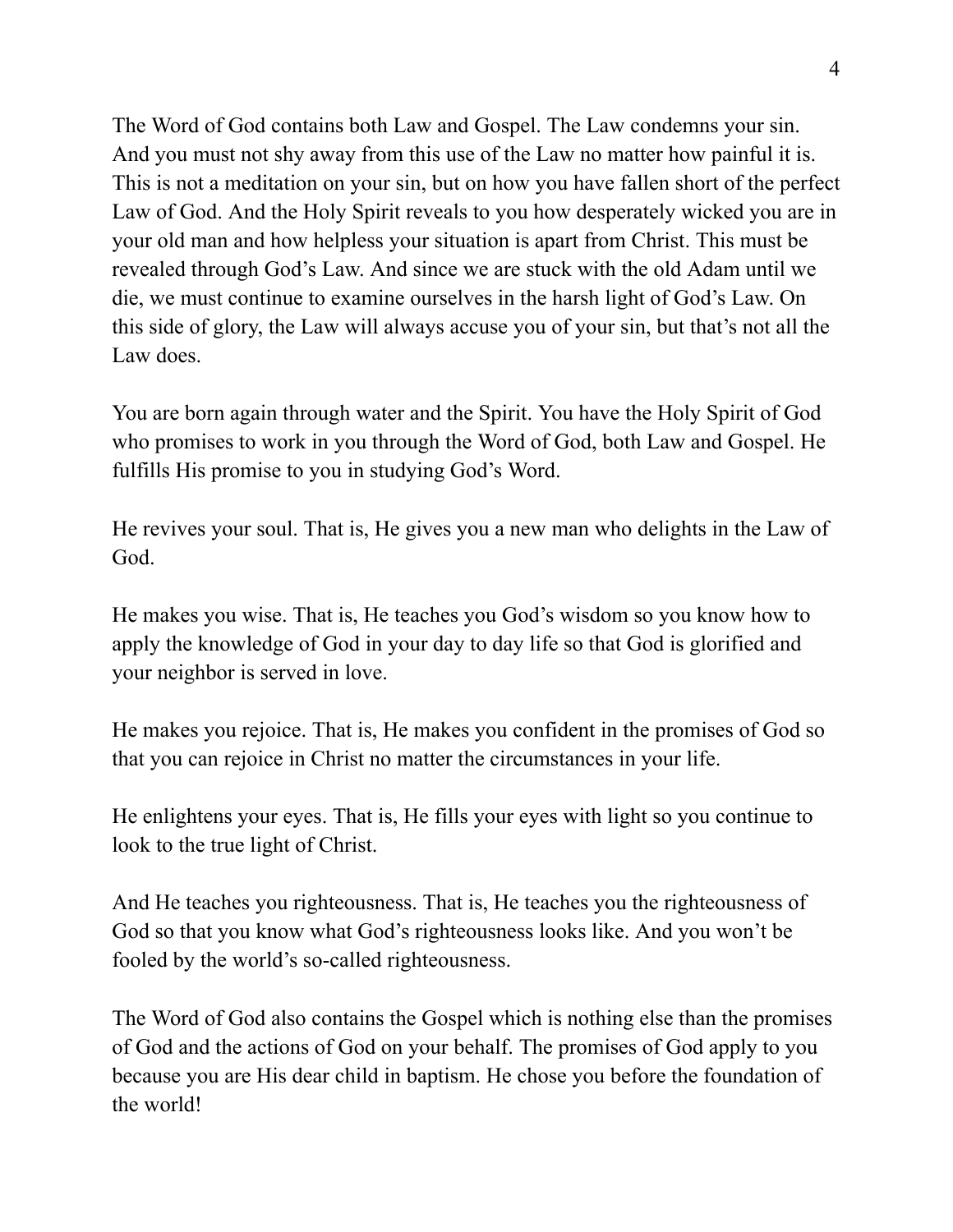He didn't choose you because of your lineage or your works or your will. He chooses you because of His good and gracious will. And because He chooses you, you can depend on the promises of God. If you chose God, as if you could, you would be filled with uncertainty whether God's promises applied to you or not. Jesus knows what inside of you and His Holy Spirit reveals to you what lies inside of you. The only certainty you have with this knowledge is death. Eternal death. But you didn't choose God. He chose you! One way to understand the Bible is nothing else than God repeatedly keeping His promises. If God kept His promise to Abraham, Jacob, Joseph, David, Elijah, and all the other sinners in the Bible, He will certainly keep His promise for you. And His promise for you is eternal salvation!

So meditate upon God's Word. When we think of the Word of God not returning void like we hear about in Isaiah (55:11), we usually think of other people. But God's Word will not return void for you, dear child of God.

We are also to meditate upon the Passion of our Lord. Especially during lent and Holy Week, but most especially on Good Friday.

A promise is a guarantee. And every guarantee must have a guarantor.

You certainly know how loans work. The lending institution or person gives you money and you guarantee to pay it back. Whoever lends takes on the role of guarantor if you fail to pay back the money. But you set yourself up as a guarantor when you borrow money. Have you ever been turned down for a loan? The lending institution basically says that you aren't a good guarantor. And they may be right. People fail all the time to pay back what they owe. We are sinners which means we're fallible. We may take a loan we know we can't pay back. Looking beyond lending money, have you ever failed someone? Have you ever made a promise and failed to keep that promise? Has anyone failed you? We live in a sin-filled world with other sinners. You will fail others and other people will fail you. But God never fails.

Jesus dying on the cross is proof that God keeps His Word. He will not fail you. All His promises are yes and amen in Jesus Christ.